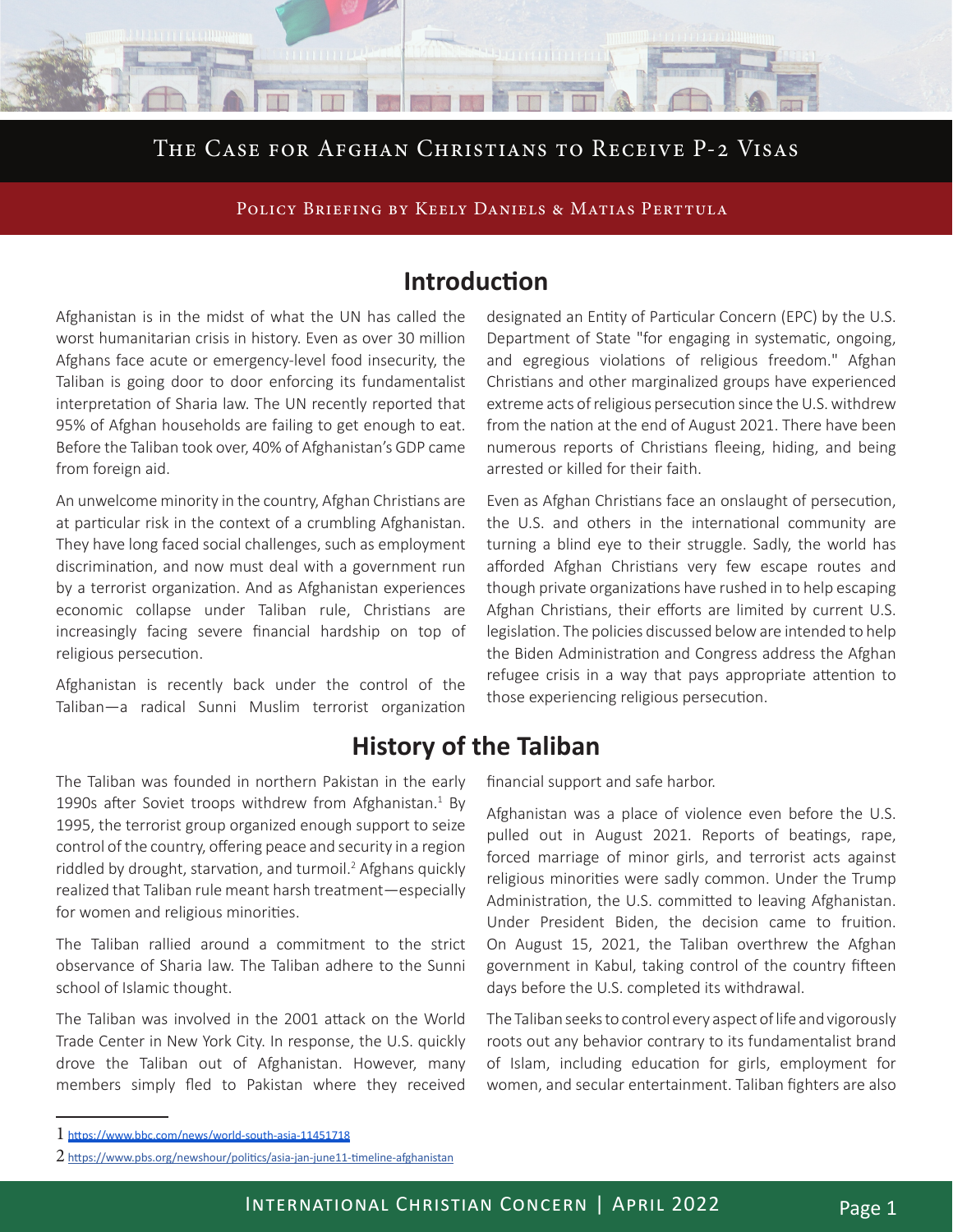known brutalize women and religious minorities.<sup>3</sup>

Pastors in hiding after Afghanistan's fall testified that Taliban members went door to door promising to hunt down apostates.4 In September 2021, a Christian woman attempting to withdraw money from the bank was surrounded by

Considering the humanitarian crisis, organizations advocating for women's rights in Afghanistan admit to feeling hopeless,<sup>7</sup> and humanitarian relief workers have said they will vacate the country if conditions remain unstable.<sup>8</sup>

In addition, the Taliban is still under harsh sanctions for its egregious acts, causing it to be unable to provide for the basic needs of Afghanistan. To mitigate the crisis, China has suggested lifting sanctions<sup>9</sup> and Pakistan has called for recognition of the Taliban.<sup>10</sup> The U.S. Senate Committee on Banking, Housing, and Urban Affairs further warned against these tactics and instead encouraged the international community to begin "exploring ways to help the Afghan people without empowering the Taliban."11

#### *Priority-2 Designation*

Examples of the U.S. extending P-2 status to persecuted religious minorities include the 1989 Lautenberg Amendment which extended P-2 status to Soviet Jews and Christians, the 2004 Specter Amendment which extended P-2 status to religious minorities in Iran, and a bill in 2007 that extended P-2 status to persecuted Iraqis. The P-2 status has been extended to vulnerable religious minorities in the past, and it should be extended again.

On August 2, 2021, the U.S. Department of State announced a Priority 2 or "P-2" designation "granting U.S. Refugee Admissions Program access to certain Afghan nationals and their eligible family members." In essence, the P-2 designation gives "certain Afghans, including those who

Taliban fighters shooting guns in the air and threatening to kill women who left home without their husbands.<sup>5</sup> In the same month, a pregnant woman was brutally murdered in front of her husband and sons in a vicious attack believed to be because she was a policewoman.<sup>6</sup>

# **Policy Context**

worked with and for the United States the opportunity for refugee resettlement in the United States." This would include interpreters, translators, and contractors—as well as their spouses and minor children—not otherwise eligible for Special Immigrant Visas. P-2 cases are to be referred and processed in third-party nations once those fleeing are out of harm's way.<sup>12</sup>

The benefits of P-2 status include:<sup>13</sup>

- Lawful permanent residence (green card status) after one year of residency in the U.S.
- U.S. work authorization
- Refugee Support Services, including employment services, English language classes, transportation support, and childcare
- Healthcare via Medicaid or Refugee Medical Assistance (RMA)
- Federal financial aid including Supplemental Security Income (SSI), Temporary Assistance for Needy Families (TANF), or Refugee Cash Assistance if ineligible for SSI or TANF
- Nutritional aid through Supplemental Nutritional Assistance Program (SNAP)

The P-2 designation was instituted to help the most vulnerable. Yet, as of September 1, 2021, the National Immigration Forum noted zero Afghans resettled under the

13

 $3$  <https://www.npr.org/sections/goatsandsoda/2021/08/26/1030691740/aid-groups-wonder-whether-to-stay-or-go-as-taliban-takes-over-afghanistan>

<sup>4</sup> [https://www1.cbn.com/cbnnews/us/2021/september/exclusive-as-taliban-terrorizes-women-with-brutal-vice-and-virtue-squad-afghan-christian-prays-for-their](https://www1.cbn.com/cbnnews/us/2021/september/exclusive-as-taliban-terrorizes-women-with-brutal-vice-and-virtue-squad-afghan-christian-prays-for-their-salvation)[salvation](https://www1.cbn.com/cbnnews/us/2021/september/exclusive-as-taliban-terrorizes-women-with-brutal-vice-and-virtue-squad-afghan-christian-prays-for-their-salvation)

<sup>5</sup> <https://www.cnn.com/2021/09/06/asia/taliban-afghanistan-pregnant-policewoman-murder-intl/index.html>

<sup>6</sup> <https://www.cnn.com/2021/08/17/asia/afghanistan-women-taliban-intl-hnk-dst/index.html>

<sup>7</sup> <https://www.npr.org/sections/goatsandsoda/2021/08/26/1030691740/aid-groups-wonder-whether-to-stay-or-go-as-taliban-takes-over-afghanistan>

<sup>8</sup> [https://timesofindia.indiatimes.com/world/china/china-calls-for-lifting-sanctions-on-taliban-controlled-afghanistan-release-of-its-forex-reserves/](https://timesofindia.indiatimes.com/world/china/china-calls-for-lifting-sanctions-on-taliban-controlled-afghanistan-release-of-its-forex-reserves/articleshow/86454154.cms)

[articleshow/86454154.cms](https://timesofindia.indiatimes.com/world/china/china-calls-for-lifting-sanctions-on-taliban-controlled-afghanistan-release-of-its-forex-reserves/articleshow/86454154.cms)

<sup>9</sup> <https://thehill.com/policy/international/middle-east-north-africa/570600-top-pakistani-security-official-calls-for>

 $10$  <https://www.banking.senate.gov/newsroom/minority/toomey-lifting-sanctions-on-taliban-would-be-a-grave-mistake>

<sup>11</sup> <https://www.state.gov/briefing-with-senior-state-department-officials-on-the-u-s-refugee-admissions-program-priority-2-p-2-designation-for-afghan-nationals/>

 $12$  <https://immigrationforum.org/article/fact-sheet-pathways-to-protection-for-afghans-at-risk/>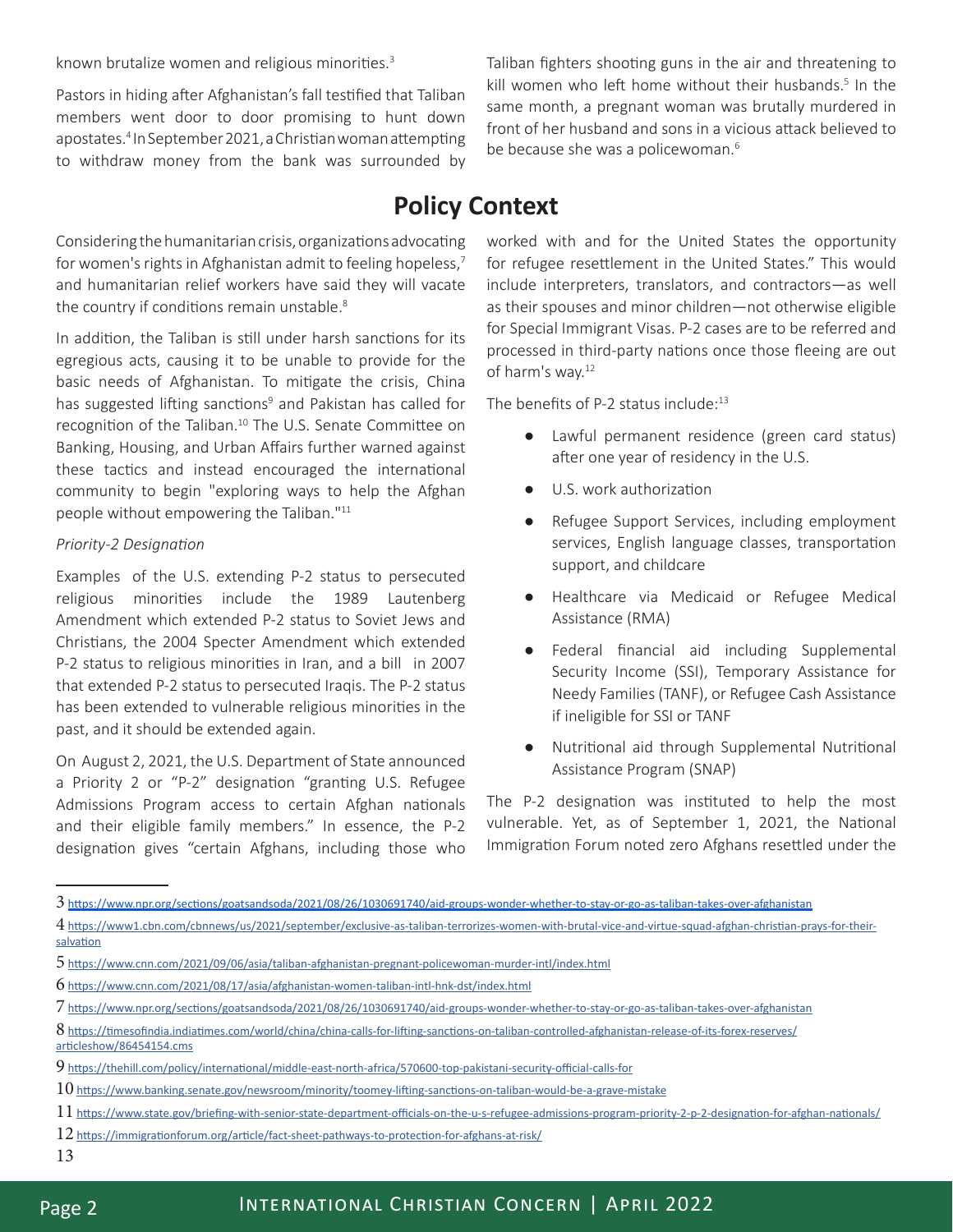P-2 program. At the same time, 7,000 Afghans have been resettled through the SIV program and another 50,000 were expected to be processed under Humanitarian Parole—a program that does not directly lead to U.S. citizenship. The SIV program offers refugees lawful permanent residence, though the program has a backlog of 80,000-100,000 cases and admits to a two-to-three-year processing time.

P-2 status would cut processing time by enabling those "of special humanitarian concern" to apply to the United States Refugee Admissions Program without being referred by a U.S. embassy, NGO, or the United Nations High Commissioner for Refugees (UNHCR).

#### *Designations for Violations of Religious Freedom*

On an annual basis, the President is required to evaluate the state of religious freedom in each country globally and identify governments which have engaged in or tolerated "particularly severe violations of religious freedom" as Countries of Particular Concern (CPC). Examples of particularly severe violations include torture, prolonged detention without charges, forced disappearance, and other flagrant denial of life, liberty, or security of persons.

In addition, the President is to designate "non-state actors that have engaged in particularly severe violations of religious freedom" as EPCs. In 2021, the U.S. State Department designated the Taliban as an EPC but failed to recommend Afghanistan as a CPC or place the country on its Special Watch List (SWL).<sup>14</sup> Recently, the U.S. Commission on International Religious Freedom recommended Afghanistan be placed on the SWL; however, ICC recommends that President Biden designate Afghanistan as a CPC for ongoing, systematic, egregious violations such as torture, imprisonment, and threat to the life, liberty, and security of Christians, Hindus, Shia Muslims, and other religious minorities.

*Private Refugee Sponsorship Programs*

Between 1978 and 1980, Canada pulled off the most successful refugee resettlement campaign in its history, resettling nearly 70,000 refugees from Southeast Asia. The Canadian Immigration Act of 1976 and the Oppressed Minority policy created four categories of refugees which prioritized individuals and families fleeing persecution.

The Canadian program was effective because it abandoned the former points systems and country quotas in favor of rescuing the vulnerable and because agreements were made between the Canadian government and religious organizations committed to resettlement efforts. The fruitfulness of Canada's resettlement of the Boat People as they became known—was due to public engagement through the private refugee sponsorship program.<sup>15</sup>

Today, Congress could introduce similar legislation and secure partnerships with religious communities focused on resettling Afghan refugees. This solution should be a top policy consideration for several reasons, including the immediate danger faced by Afghan Christians and other religious minorities. This/ tactic would also help to limit the trauma involved in the resettlement process.

Recently, NGO workers have expressed the need for leadership and coordination in refugee resettlement efforts, especially those stuck in processing in "lily pad" countries. Rightly pitched, a private refugee sponsorship program could spark a patriotic, bipartisan resettlement effort that might create a feeling of ownership and responsibility among Americans.

The Biden Administration increased refugee resettlement to 125,000 for FY22—up from 62,500 in FY21. Fewer than 7,000 refugees were resettled in FY21. Though the cost of resettlement ranges from \$15,000 to \$133,000, studies show that refugees contribute to economic growth within two years of arrival.<sup>16, 17</sup> Extending P-2 status to marginalized Afghans

## **Policy Recommendations**

Congress should support and pass the Afghanistan Counterterrorism, Oversight, and Accountability Act introduced by Senator Portman (R-OH). It should also support Senators Tillis and Hudson who are leading a delegation

out of North Carolina asking the U.S. State Department to "provide immediate assistance and a clear plan to secure the safety of those left behind."<sup>18, 19</sup>

ICC suggests the following policy recommendations to

 $14$  <https://www.state.gov/countries-of-particular-concern-special-watch-list-countries-entities-of-particular-concern/>

<sup>15</sup> <https://heartsoffreedom.org/wp-content/uploads/2020/04/Revised-FINAL-April-3-Before-the-Sun-Comes-Up.pdf>

<sup>16</sup> <https://cis.org/Report/Fiscal-Impact-Refugee-Resettlement>

<sup>17</sup> <https://www.icmc.net/2020/07/14/refugees-good-or-bad-for-economy/>

 $18$  <https://www.portman.senate.gov/newsroom/press-releases/portman-colleagues-introduce-comprehensive-afghanistan-legislation>

<sup>19</sup> <https://www.tillis.senate.gov/2021/10/tillis-and-hudson-lead-nc-delegation-pressing-for-answers-on-crisis-in-afghanistan-and-americans-left-behind>